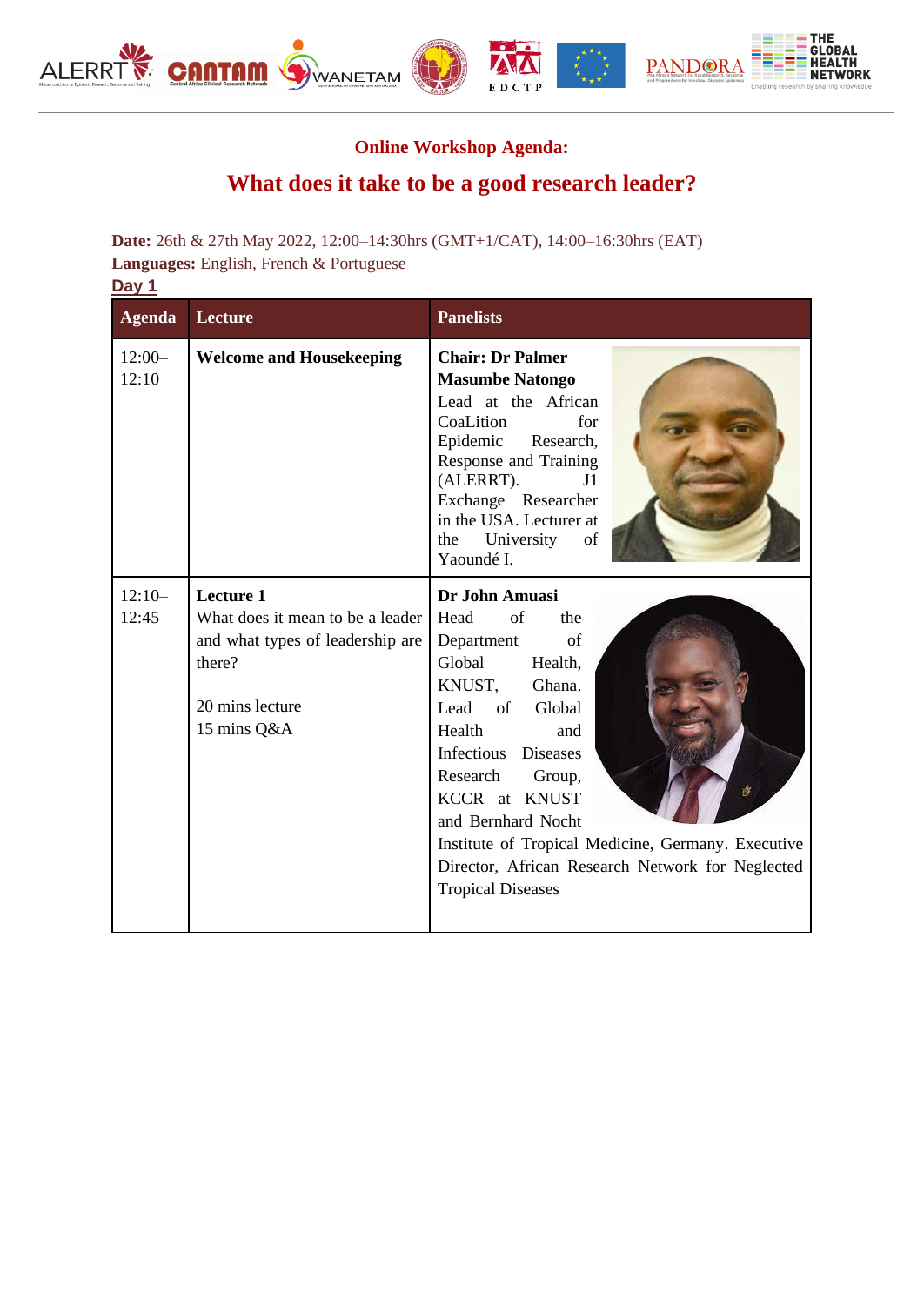











| $12:45-$<br>13:20 | <b>Lecture 2 / Case Study</b><br>How does leadership in an<br>African context differ from other<br>contexts?<br>20 mins lecture<br>15 mins Q&A | Dr Sylvie Kwedi<br>Epidemiologist<br>and<br>Senior<br>Lecturer at the<br>Faculty<br>of<br>Medicine<br>and<br>Biomedical<br>Sciences at<br>the<br>University<br>of<br>Yaoundé<br>I,<br>Cameroon.<br>Founder<br>of<br>CLEAR, Inc. (Capacity for Leadership Excellence<br>and Research) |
|-------------------|------------------------------------------------------------------------------------------------------------------------------------------------|--------------------------------------------------------------------------------------------------------------------------------------------------------------------------------------------------------------------------------------------------------------------------------------|
| Break - 5 mins    |                                                                                                                                                |                                                                                                                                                                                                                                                                                      |
| $13:25-$          | <b>Round Table Panel Discussion:</b>                                                                                                           | <b>Chair: Dr Palmer Masumbe Natongo</b>                                                                                                                                                                                                                                              |
| 14:20             | "There's a leader in all of us"<br>10 mins / panelist<br>10 min QnA                                                                            | <b>Panelists:</b><br>Dr Nafissatou Leye<br>Molecular biologist<br>and an expert in<br>Laboratory System<br>Strengthening at the<br>Institut de Recherche<br>Santé<br>de<br>en<br>Surveillance<br>Épidémiologique et<br>formation<br>(IRESSEF). Member<br>of WANETAM.                 |
|                   |                                                                                                                                                | <b>Junior</b><br>Dr<br><b>Mutsvangwa</b><br>Clinical<br>Microbiologist.<br>Senior<br>Clinical<br>Research<br>Scientist<br>Biomedical<br>at<br>Research Institute<br>(BRTI-Zimbabwe)<br>leading studies as<br>PI/Technical Lead.<br>PI of BRTI site of<br><b>TESA</b>                 |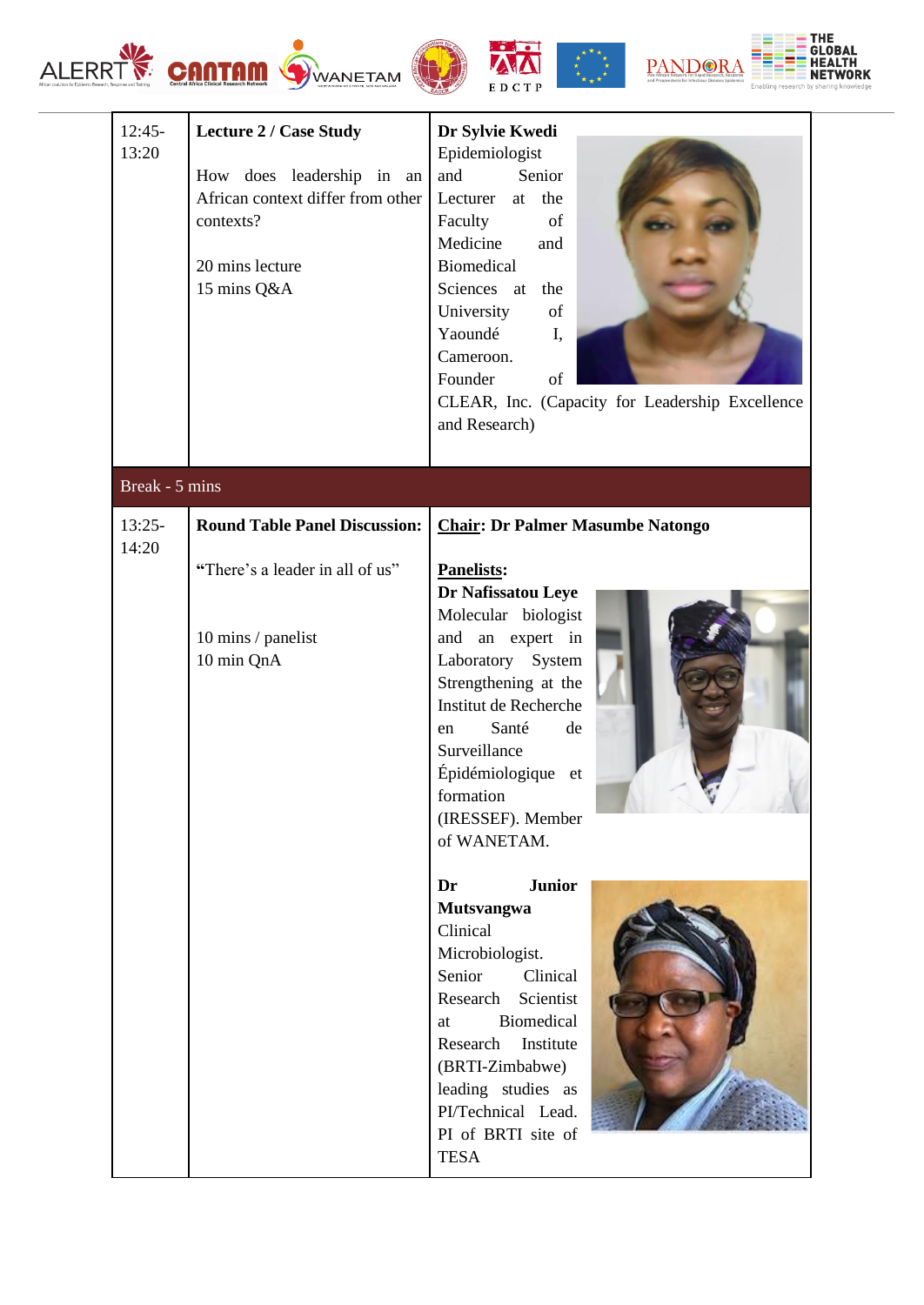| <b>ALERR</b>      | <b>CANTAM</b><br>WANETAM        | <b>PANDOR</b><br>EDCTP                                                                                                                                                                                                                                                                                                                                                     |
|-------------------|---------------------------------|----------------------------------------------------------------------------------------------------------------------------------------------------------------------------------------------------------------------------------------------------------------------------------------------------------------------------------------------------------------------------|
|                   |                                 | Dr Armel Batchi<br>Clinician<br>Research<br>Scientist, Fondation<br>Congolaise Pour la<br>Recherche Médicale<br>Brazzaville. He put in<br>place the first human<br>cell<br>culture<br>and<br>sequencing<br>laboratory in the country. CANTAM member.                                                                                                                       |
|                   |                                 | Felix<br>Dr<br>Koukouikila<br>Specialist<br>in<br>Molecular<br><b>Biology</b><br>and Parasitology<br>lecturer<br>of<br>immunology<br>and<br>molecular biology at<br>Faculty<br>the<br>of<br>Sciences<br>and<br>Techniques, University Marien Ngouabi. Head of the<br>Molecular Biology Unit at the National Public Health<br>Laboratory, Republic of Congo. CANTAM member. |
| $14:20-$<br>14:30 | <b>Summary and End of Day 1</b> | Dr Palmer Masumbe Natongo                                                                                                                                                                                                                                                                                                                                                  |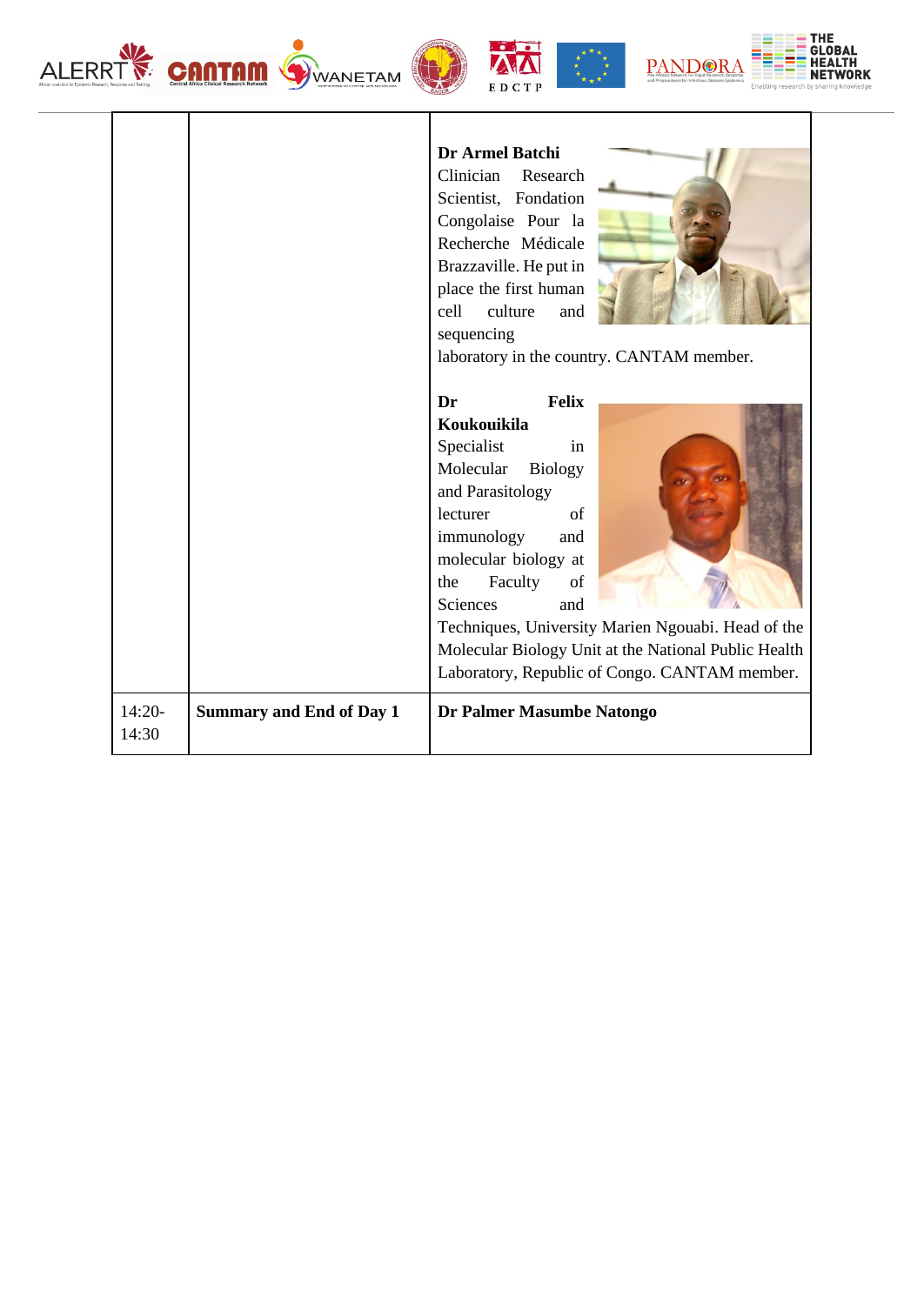## ALERRT CONTOM OWANETAM











| Day 2             |                                                                                                                                                                                                             |                                                                                                                                                                                                                                                                                                           |  |
|-------------------|-------------------------------------------------------------------------------------------------------------------------------------------------------------------------------------------------------------|-----------------------------------------------------------------------------------------------------------------------------------------------------------------------------------------------------------------------------------------------------------------------------------------------------------|--|
| <b>Agenda</b>     | <b>Lecture</b>                                                                                                                                                                                              | <b>Panelists</b>                                                                                                                                                                                                                                                                                          |  |
| $12:00-$<br>12:15 | <b>Welcome and</b><br>Housekeeping                                                                                                                                                                          | Chair: Dr<br><b>Jean-Pierre</b><br>n'Guessan<br>Programme<br>Manager<br>at<br>Senegal.<br>IRESSEF,<br><b>WANETAM</b><br>Project<br>Research<br>Manager.<br>Management Professional<br>the<br>International<br>by<br>Professional<br>Recognition<br>Council and International<br>Agile Leader by the iIET. |  |
| $12:15-$<br>12:50 | <b>Lecture 1</b><br>How to lead and manage<br>multicultural<br>and<br>multidisciplinary<br>research<br>groups?<br>20 mins lecture<br>10 mins Q&A 10 min                                                     | <b>Dr Donald Kamdem</b><br>Postdoctoral<br>Researcher.<br>Department of Pathology of<br>the University of Utah in the<br><b>United States of America</b><br>2021<br><b>ASTM</b><br>Young<br>Winner.<br>Investigator<br>ALERRT member.                                                                     |  |
| $12:50-$<br>13:25 | Lecture 2 / Case Study:<br>Building trust within a team<br>20 mins lecture<br>15 mins QnA                                                                                                                   | Dr Brenda Okech<br>Specialist in Immunology.<br>Director of UVRI-IAVI<br><b>HIV</b><br>vaccine<br>program<br>member of the League of<br>African<br>Directors.<br>East<br><b>WHO/TDR</b><br>Alumnus.<br>EACCR member.                                                                                      |  |
| Break - 5 min     |                                                                                                                                                                                                             |                                                                                                                                                                                                                                                                                                           |  |
| $13:30-$<br>14:20 | Round<br><b>Panel</b><br><b>Table</b><br><b>Discussion:</b><br>Challenges within<br>leadership and how to go<br>about it.<br>The best leader you have<br>known and why?<br>10 mins / panelist<br>10 min QnA | <b>Chair: Dr Jean-Pierre n'Guessan</b><br><b>Panelists:</b><br><b>Dr Dembo Kanteh</b><br>Head of Department of Medical Research Council Unit, The<br>Gambia Unit. WANETAM member.                                                                                                                         |  |